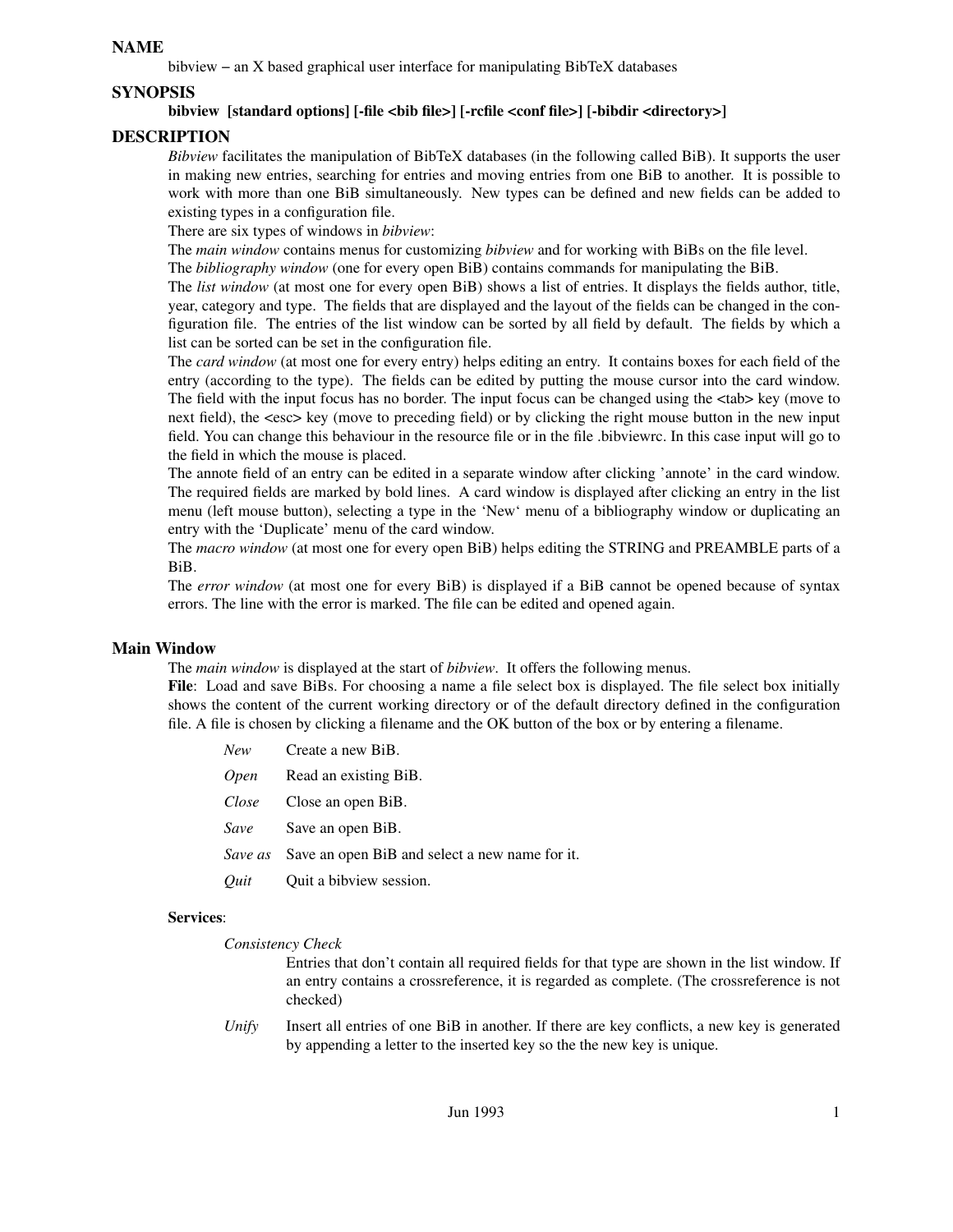*Print* A LaTeX file with the entries of a BiB is created.

### *Edit Macros*

Open *macro window* for editing the macros of a BiB.

*Load Configuration*

Load a configuration file.

### **Options**: Change default options

## *Beep on Errors*

Beep in case of an error (default: TRUE).

*Backup* Before writing a BiB on disk, a backup of the file with the ending '.bak,i' is created, where is is a number so that existing backups are not deleted (default: TRUE).

### *Icons on Desktop*

Icons of list and card windows are layed down on the corresponding bibliography window (default: FALSE). This option doesn't work with all window managers.

#### *Autom. Check*

A consistency check takes place if a new BiB is loaded (default: FALSE).

#### *Required Fields*

When saving an entry, a warning is displayed if it doesn't contain all fields required by BibTeX (default: FALSE).

### *Ignore Case*

When searching for entries, uppercase/lowercase distinctions are ignored during comparisons (default: TRUE).

### *Print As Bib*

When printing a file, a LaTeX file containing 0cite commands is created, otherwise the format of the LaTeX file is fixed (default: TRUE). The default style file is alpha. This default can be changed in the [StyleFile] part of the configuration file.

### *Display Error Window*

An error window is displayed if a syntax error occurs (default: FALSE).

### **Window**:

*Cascade* The windows belonging to the same BiB (bibliography window, macro window, card windows) are grouped together. This doesn't work with all window managers.

## **Help**:

Help texts are offered to the following topics:

*Survey Main Window Bibliography Window List Window Card Window Macro and Error Window Program Info*

### **Bibliography Window**

The menu bar of the bibliography window contains functions for manipulating the corresponding BiB:

**New**: Create a new entry. The type of the entry must be chosen from a pulldown menu. An entry of a type different from the standard BibTeX types can be made with the item 'OwnType' of this menu. The type can be entered in the field 'Owntype' of the card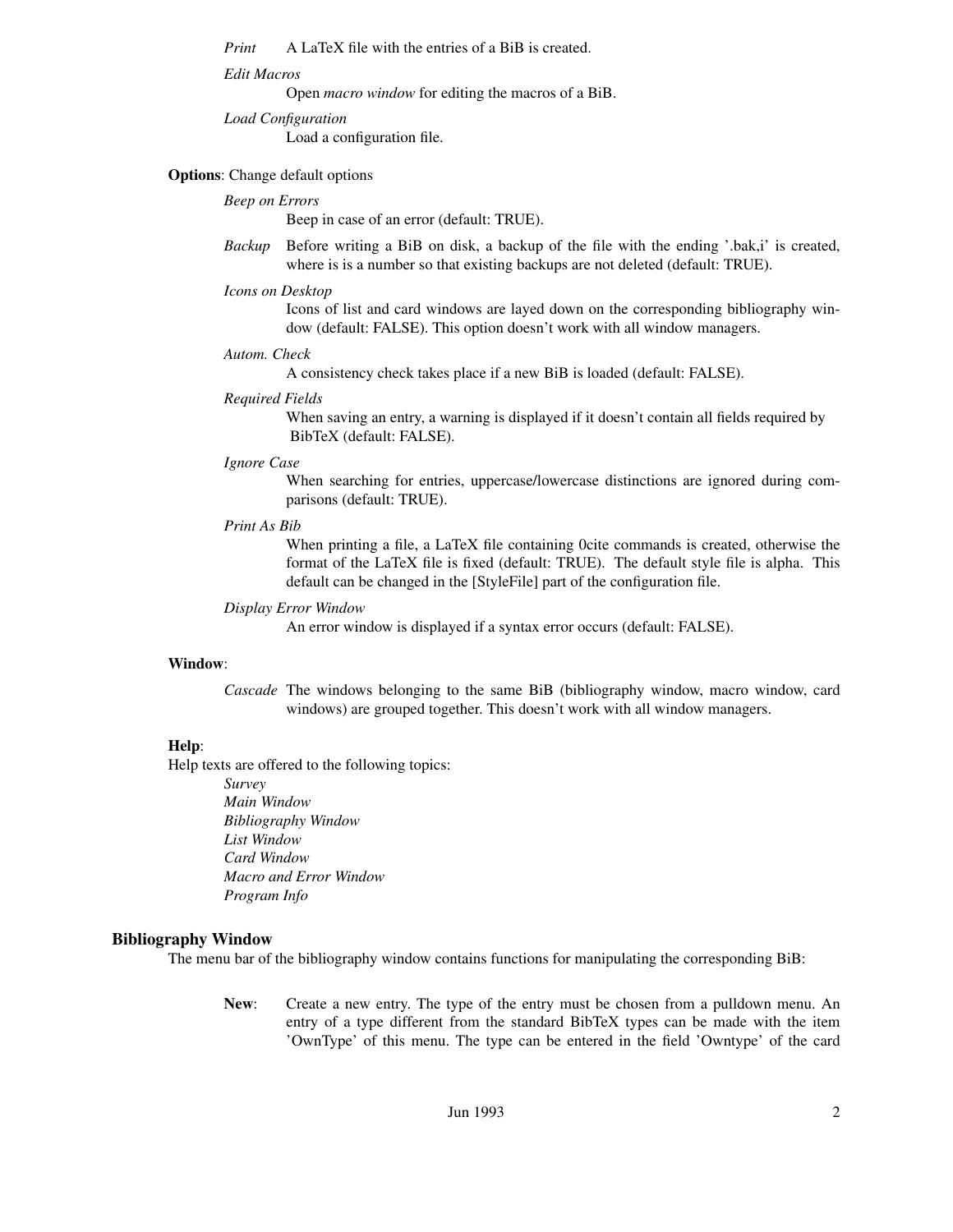window.

|               | <b>Search:</b> Search for all entries that fullfill certain conditions. A window is displayed in which for<br>every field a regular expression can be entered. The result of the search (the entries that<br>match all regular expressions) is shown in the list window.<br>If a regular expression is entered in the field <i>Allfields</i> , the entries matching the expres-<br>sion in any field are displayed.<br>A search for user defined fields can be made by entering a field name (no regular expres-<br>sion allowed, case not ignored) and a regular expression. |
|---------------|-------------------------------------------------------------------------------------------------------------------------------------------------------------------------------------------------------------------------------------------------------------------------------------------------------------------------------------------------------------------------------------------------------------------------------------------------------------------------------------------------------------------------------------------------------------------------------|
| List:         | All entries of the BiB are shown in the <i>list window</i> . The <i>card window</i> is displayed after<br>clicking the corresponding entry.                                                                                                                                                                                                                                                                                                                                                                                                                                   |
|               | <b>Macros:</b> The <i>macro window</i> for editing STRING and PREAMBLE macros is displayed.                                                                                                                                                                                                                                                                                                                                                                                                                                                                                   |
| Print:        | A LaTeX file with the entries of the list is created                                                                                                                                                                                                                                                                                                                                                                                                                                                                                                                          |
| Save:         | Save the BiB on disk. The BiB remains loaded.                                                                                                                                                                                                                                                                                                                                                                                                                                                                                                                                 |
| <b>Close:</b> | Close the BiB.                                                                                                                                                                                                                                                                                                                                                                                                                                                                                                                                                                |

## **List Window**

The *list window* is displayed after clicking the menu item *list* of the bibliography window, as result of a search or as result of a consistency check. The menu bar of the *list window* offers the following commands:

- **Save:** The entries of the list are saved as a new BiB.
- **Sort**: The entries of the list are sorted. The way in which the list is sorted can be chosen from a menu.
- **Copy**: The entries of the list can be inserted into another BiB.
- **Print:** A LaTeX file with the entries of the list is created.
- **Close**: The *list* window is closed.

## **Card Window**

The card window is used to create new entries or to edit existing entries.

The field with the input focus has no border or (in the colour version) a red border. It can be moved using the <tab> and <esc> keys or by clicking the right button of the mouse in a field.

You can change this behaviour in the resource file or in the file .bibviewrc.

The contents of the fields are entered without the surrounding brackets. If you want to enter a macro, '@' or '#', you have to use a preceding '@'.

You can change this behaviour in the resource file or in the file .bibviewrc.

The menu bar of the *card window* offers the following commands:

### **Duplicate**:

A new card window is opened in which the field contents (except mainkey) are taken from the actual card window. The actual card window must have been saved, otherwise the new card window is empty.

### **User Data**:

The *card window* is extended with the fields defined by the user.

**Annote**: The annote field of an entry can be edited in a window.

**Delete**: The entry is deleted from the BiB.

**Save**: The entry is saved in the BiB.

**Copy**: The entry is copied into another BiB.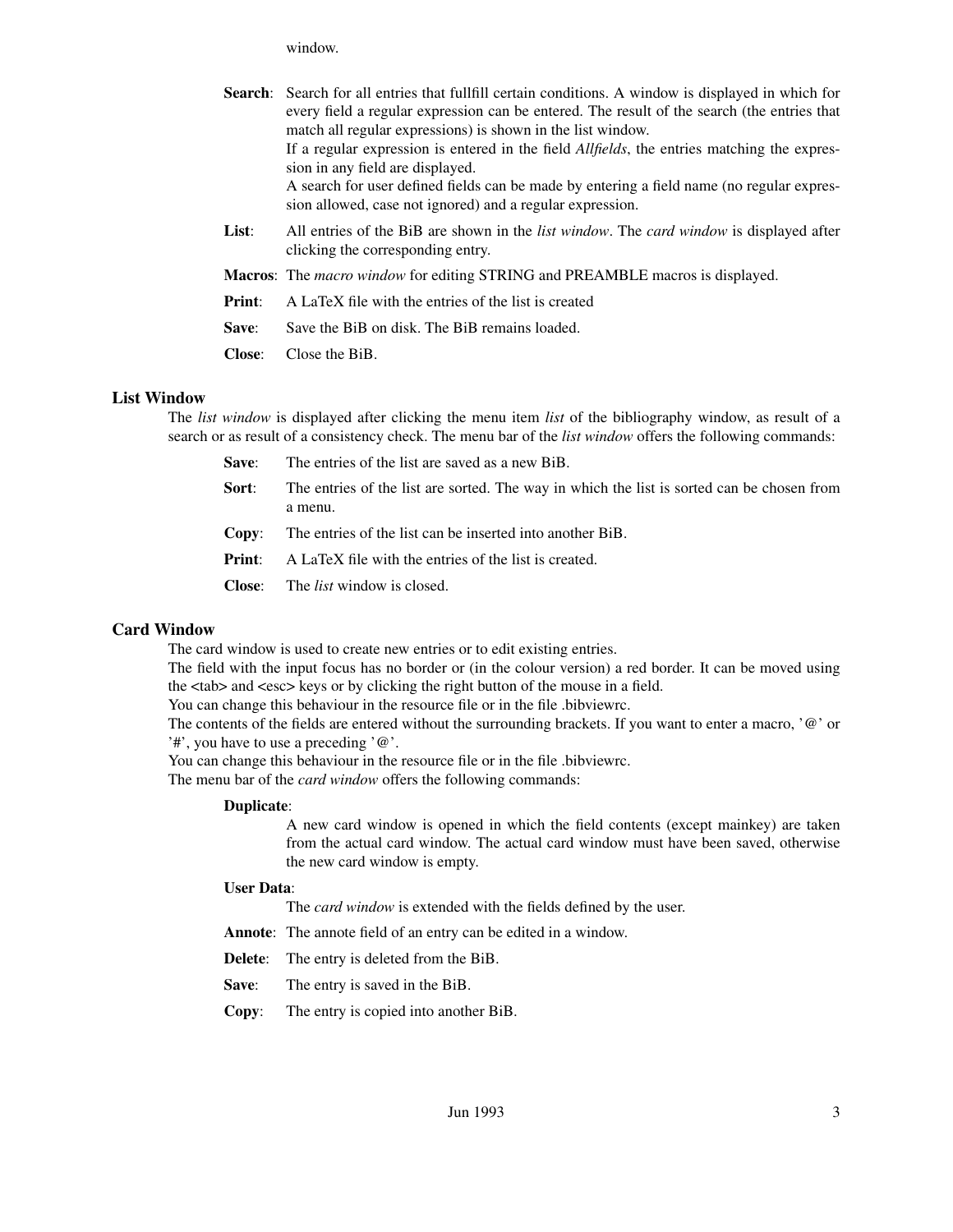### **Crossref**:

Open the card that contains the entry pointed to by the crossref field.

**Close**: Close the *card window*.

### **Macro Window**

The menu bar of the *macro window* offers the following commands:

**Save:** Save the macros and preambles of the *macro window*.

**Close**: Close the *macro window*.

## **Error Window**

The menu bar of the *error window* offers the following commands:

**Save:** Save the content of the *error window*.

**Close**: Close the *error window*.

## **Configuration File**

With the configuration file it is possible to customize *bibview*. The standard configuration file is the file *.bibviewrc* in the home directory of the user. The configuration file can contain the following parts:

# **[Options]**: Lines of the form

# **<option name> : <bool>**

can be used to set the default of the options.

<option name> can be **BeepOnError, IconsOnDesk, MakeBackups, AutoCheckBib, RequiredFields, IgnoreCase, PrintAsBib, Focus** or **DisplayErrWin**.

### <bool> can be **true** or **false**.

**[Types]**: This section of the configuration file is used to define new types, change existing types or add fields to all types.

Type definitions start with lines of the form

# **t:<type name>**

(define new type <type name> or add fields to the existing type <type name>)

## **tc : <type name>**

(define new type <type name> or add fields to the existing type <type name>, clearing already defined fields)

### **t:all**

(add the following fields to all defined types).

A type definition is followed by a number of field definitions of the form

## **f:<field name>**

(add <field name> to the newly defined type or to all types (if 'all' is specified))

### **rf : <field name>**

(add <field name> as required field to the newly defined type or to all types (if 'all' is specified)).

**[UserFields]**: This section is used to define user defined fields for certain types or for all types. It contains lines of the form

### **<type name> : <field name>**

or

### **all : <field name>**

**[SortFields]**: This section is used to define the fields by which a list can be sorted. A sort order can be specified. The section contains lines of the form

**<field name>**

or

## **<field name> : <sort order>**

If **\$clear\$** is used as <field name>, all already defined sort fields are discarded.

**<sort order>** can be **n** for names or **d** for dates. If no sort order is specified, lexicographic order is used.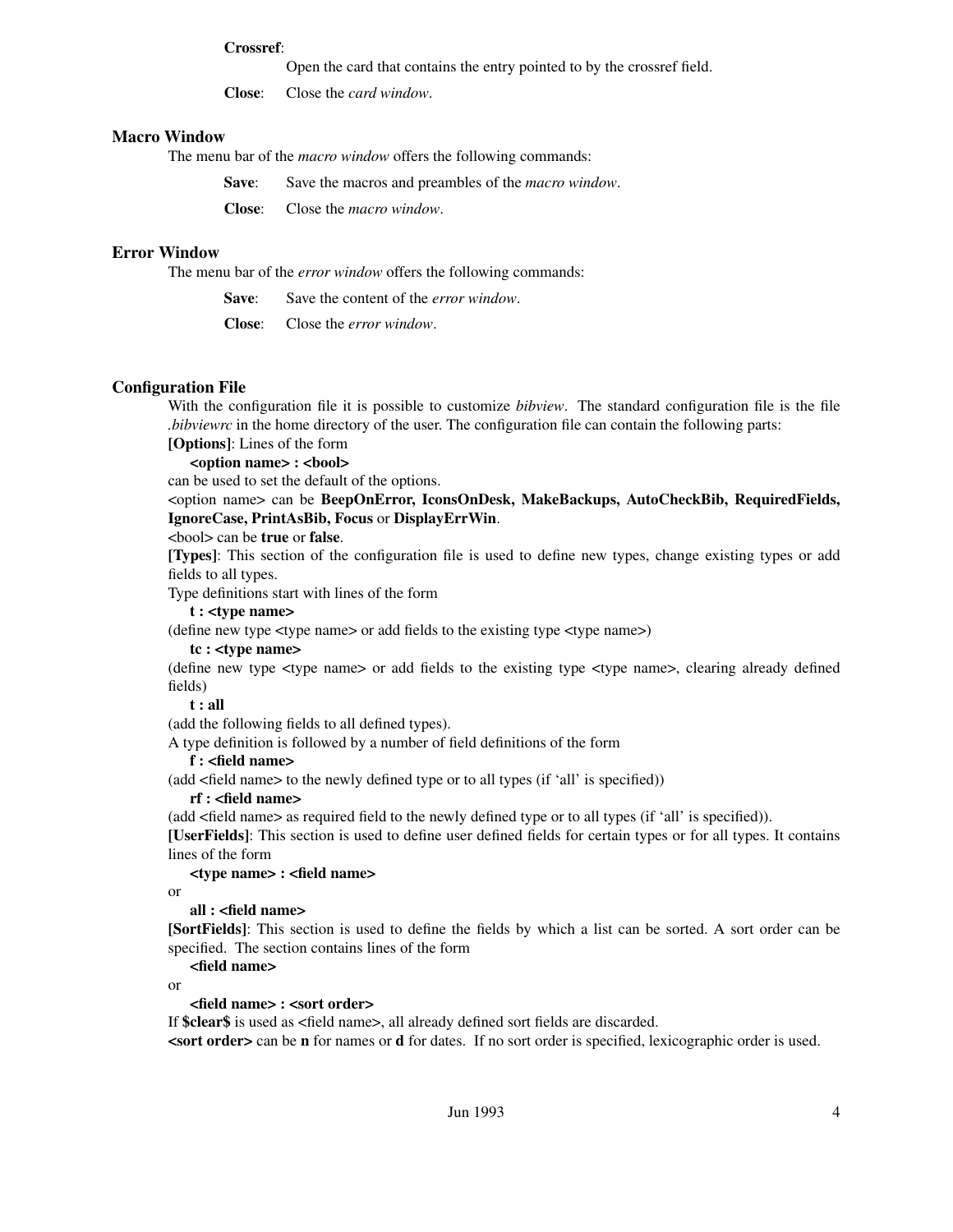**[SearchFields]**: This section is used to define the fields which are displayed in the search window. The section contains lines of the form

### **<field name>**

If **\$clear\$** is used as <field name>, all already defined search fields are discarded.

**[ListFields]**: This section is used to define the fields which are displayed in the list window and the layout of the list window. The section contains lines of the form

## **<field name> : <field width>**

<field name> can be **mainkey**, **cardtype** or the field names defined by BibTeX or in previous **[Types]** sections.

<field width> is the number of characters that is used to display the field.

**[Predefines]**: This section is used to define data that can be used in the search window. It contains lines of the form

## **<field name> : <data>**

<field name> can be **allfields**, **mainkey**, **cardtype** or a field defined by BibTeX or in previous **[Types]** sections.

**[LatexHeader]** and **[LatexFooter]**: In these sections header and footer of the LaTeX file produced by the **Print** command can be defined.

**[BibDir]**: This section contains the absolute pathname of the directory where the BibTeX files are.

**[StyleFile]**: This section contains the style file that is used in the LaTeX file produced by the **Print** command.

**[AnnoteField]**: This section contains the name of the field with annotations.

**[SortedBy]**: This section contains the name of the field by which a list is sorted by default.

**[Indent]**: This section contains information concerning the layout of the BibTeX file produced by bibview. It contains lines of the form

### **<parameter> : <number>**

<parameter> can be **FldIndent** (number of characters by which the field names are indented), **ContIndent** (number of characters by which the first line of the field content is indented), **NewlineIndent** (number of characters by which the following lines of the field content are indented) and **MaxLinelen** (maximum length of a line when printing files as LaTeX files with 0cite commands).

The Options part is not evaluated if a configuration file is loaded by 'Load Configuration'. Options can be changed using the 'Options' menu.

## **Resource File**

The resources (width and height of windows, foreground, colours, texts,...) can be customized with a file *BibView* in the home directory. A sample file is included.

## **OPTIONS**

## **standard options**:

The standard options are -display, -geometry, -iconic and others.

**-file <bib file>**:

The BibTeX database <bib file> is loaded at the start of *bibview*.

### **-rcfile <configuration file>**:

Instead of *.bibviewrc* in the home directory the file <configuration file> is used.

# **-bibdir <directory>**:

A search for BibTeX files starts in <directory>.

## **LIMITATIONS**

Because of a bug in the Athena List Widget there are problems with files with more than ca. 1000 entries. The *consistency check* is not sophisticated enough. Entries are sorted only by BibTeX key. Ideas for more features are welcome.

## **COPYRIGHT**

Copyright 1992 Technische Universitaet Muenchen